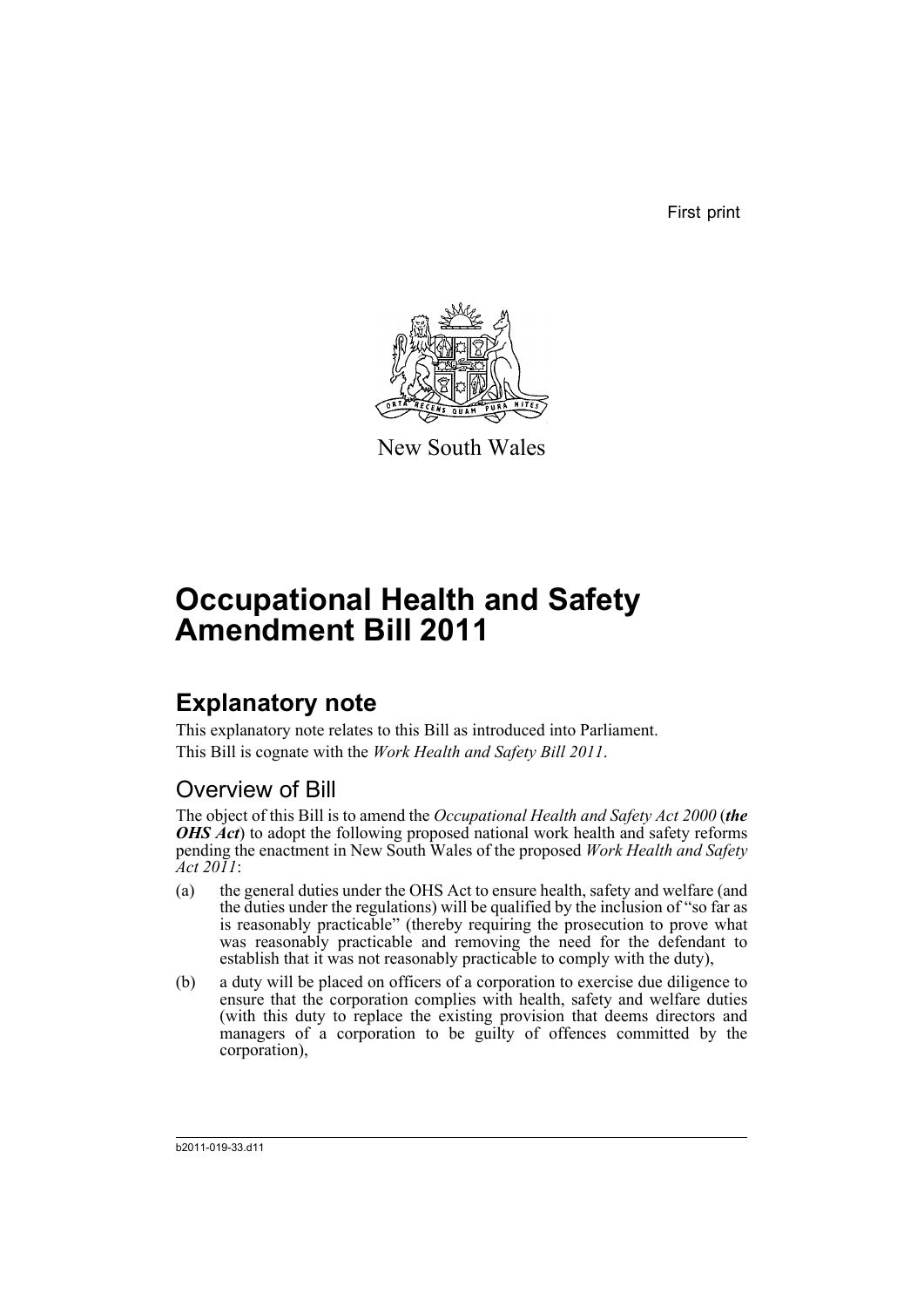Explanatory note

(c) the secretary of an industrial organisation of employees will no longer be entitled to institute proceedings for an offence under the OHS Act that concerns members of the organisation.

### Outline of provisions

**Clause 1** sets out the name (also called the short title) of the proposed Act.

**Clause 2** provides for the commencement of the proposed Act on the date of assent.

#### **Schedule 1 Amendment of Occupational Health and Safety Act 2000 No 40**

#### **Qualification of health and safety duties—onus of proof**

Currently, the duties under the OHS Act to ensure health and safety are expressed in unqualified terms (with provision of a defence in section 28 of the Act relating to reasonable practicality). **Schedule 1 [2], [3] and [5]–[7] and Schedule 2** qualify these duties and the health and safety duties under the regulations so that they will apply only so far as is reasonably practicable. **Schedule 1 [8]** makes a similar amendment to the duty of employees to co-operate as necessary with health, safety and welfare requirements at work, so that the duty will be a duty to co-operate so far as is *reasonably* necessary to enable compliance with those requirements.

In addition **Schedule 1 [1]** inserts proposed section 7A into the OHS Act to clarify that a duty imposed to ensure health and safety so far as is reasonably practicable requires the elimination of risks so far as is reasonably practicable and the minimisation of those risks so far as is reasonably practicable (if elimination is not reasonably practicable). The matters that are relevant in determining what is reasonably practicable in relation to ensuring health and safety are also set out in proposed section 7A.

**Schedule 1 [10]** omits section 28 of the OHS Act which currently provides a defence in proceedings under the Act (in addition to the general provisions of the criminal law that exclude criminal liability) if it is not reasonably practicable for the person to comply with a duty or if the commission of the offence was due to causes over which the person had no control and against the happening of which it was impracticable for the person to make provision. The omission of the defence is consequential on the qualification of duties under the Act and regulations so that they apply "in so far as is reasonably practicable".

**Schedule 1 [13]** amends section 90 of the OHS Act so that a failure of the occupier of premises to comply with an investigation notice is qualified by the defence of "reasonable excuse".

**Schedule 1 [11]** makes a consequential amendment.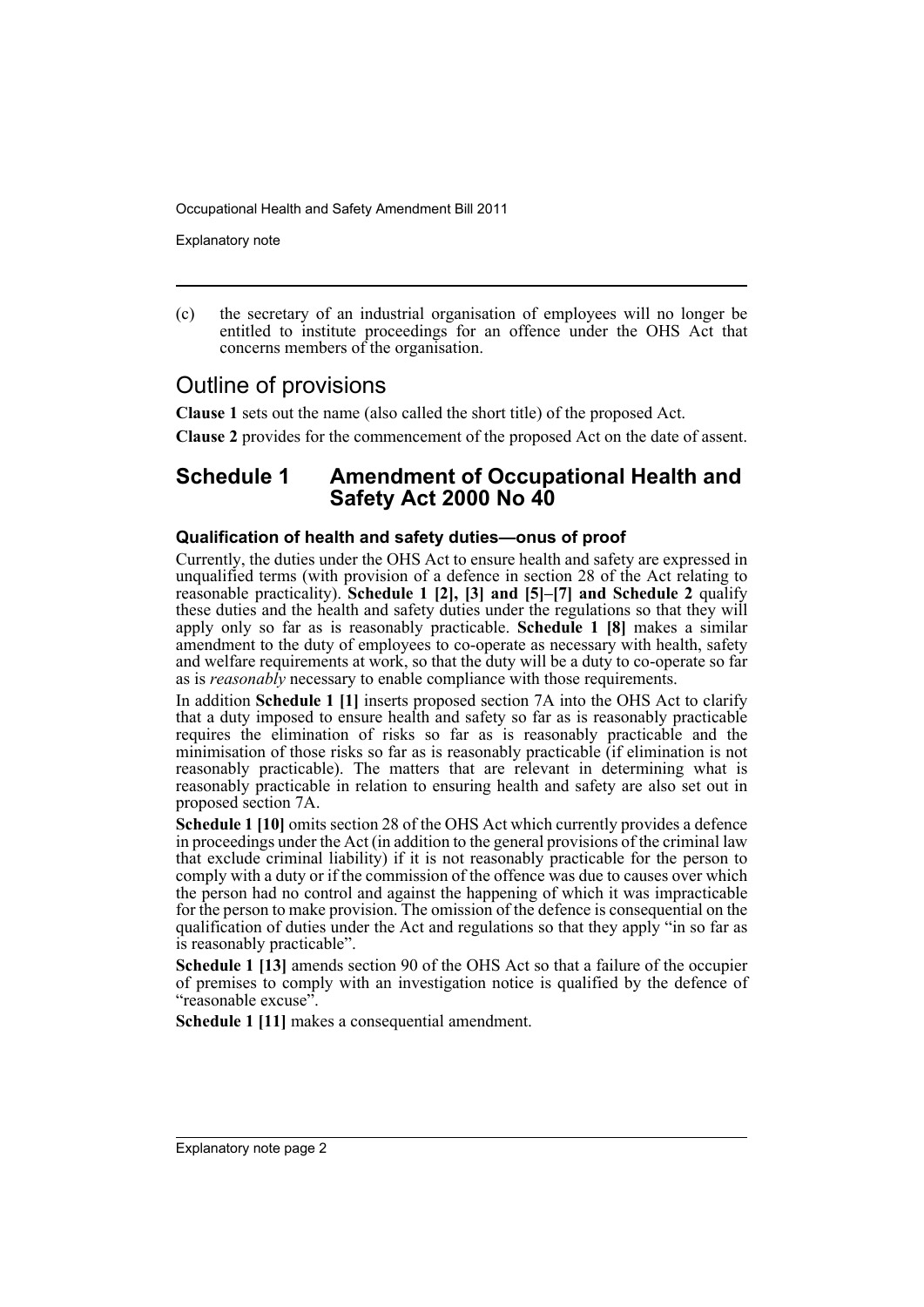Explanatory note

#### **Liability of officers of corporations**

Section 26 of the OHS Act currently provides that a director or person concerned in the management of a corporation is liable for any contravention of the Act or regulations by the corporation unless that person used all due diligence to prevent the contravention by the corporation or was not in a position to influence the conduct of the corporation in relation to its contravention of the provision. **Schedule 1 [9]** substitutes section 26, replacing the current provision with a new provision that imposes a duty on officers of a corporation to exercise due diligence to ensure that the corporation complies with its occupational health and safety duties. **Schedule 1 [4] and [12]** make consequential amendments. Proposed section 26 also provides that an officer who is a volunteer (that is, a person who does community work on a voluntary basis as defined in the *Civil Liability Act 2002*) is not liable to be prosecuted under the section.

#### **Prosecutions by trade unions**

**Schedule 1 [14]** abolishes the entitlement of the secretary of an industrial organisation of employees to institute proceedings for an offence concerning members of the organisation.

#### **Miscellaneous**

**Schedule 1 [15]** enables the making of regulations of a savings or transitional nature consequent on the enactment of the proposed Act.

**Schedule 1 [16]** contains provisions of a savings and transitional nature. In particular, the amendments made by the proposed Act will not apply to contraventions occurring before the enactment of the proposed Act, except that the amendment relating to prosecutions by trade unions will apply on and from the date of introduction into Parliament of the Bill for the proposed Act.

#### **Schedule 2 Amendment of Occupational Health and Safety Regulation 2001**

**Schedule 2 [2]** provides (as outlined above) that any duty in the *Occupational Health and Safety Regulation 2001* to take or refrain from taking any action for the protection of health or safety applies only so far as it is reasonably practicable to take or refrain from taking that action. **Schedule 2 [1], [3] and [4]** make consequential amendments.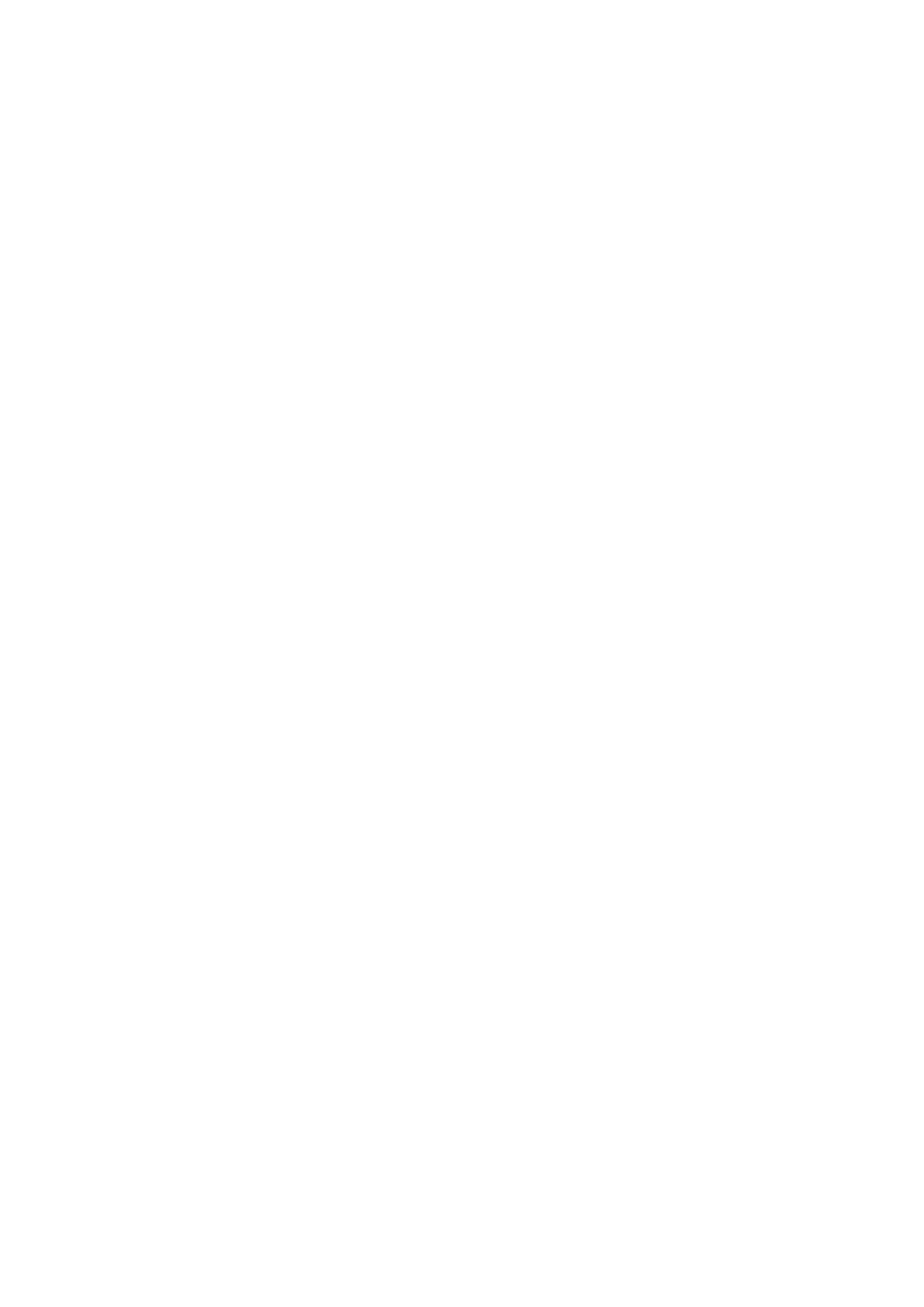First print



New South Wales

# **Occupational Health and Safety Amendment Bill 2011**

## **Contents**

|            |                                                                              | Page |
|------------|------------------------------------------------------------------------------|------|
|            | Name of Act                                                                  |      |
|            | Commencement                                                                 | 2    |
|            | Schedule 1 Amendment of Occupational Health and Safety Act<br>$2000$ No $40$ | 3    |
| Schedule 2 | Amendment of Occupational Health and Safety<br>Regulation 2001               | 9    |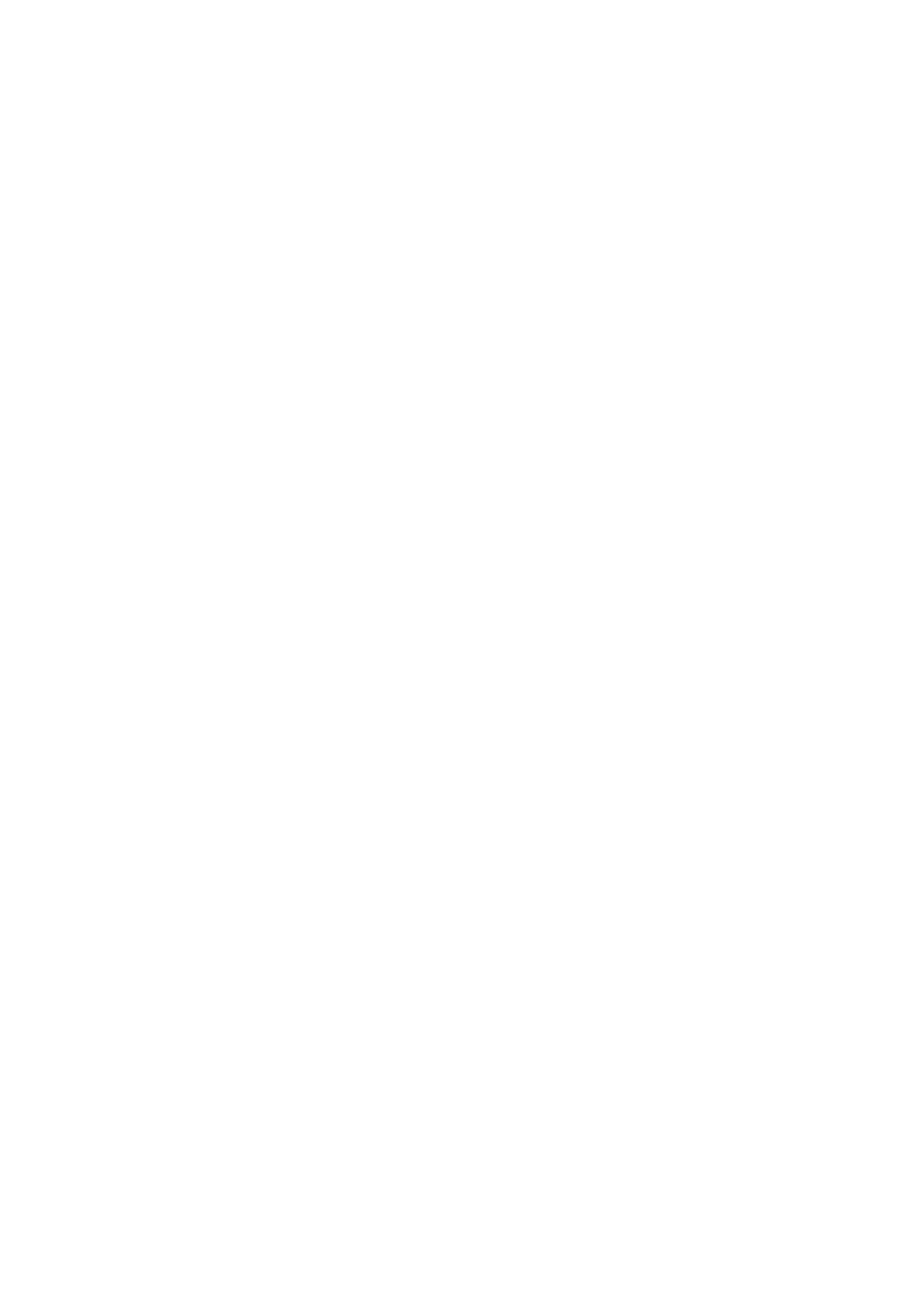

New South Wales

# **Occupational Health and Safety Amendment Bill 2011**

No , 2011

#### **A Bill for**

An Act to amend the *Occupational Health and Safety Act 2000* to adopt some national work health and safety reforms pending the enactment of new legislation; and for other purposes.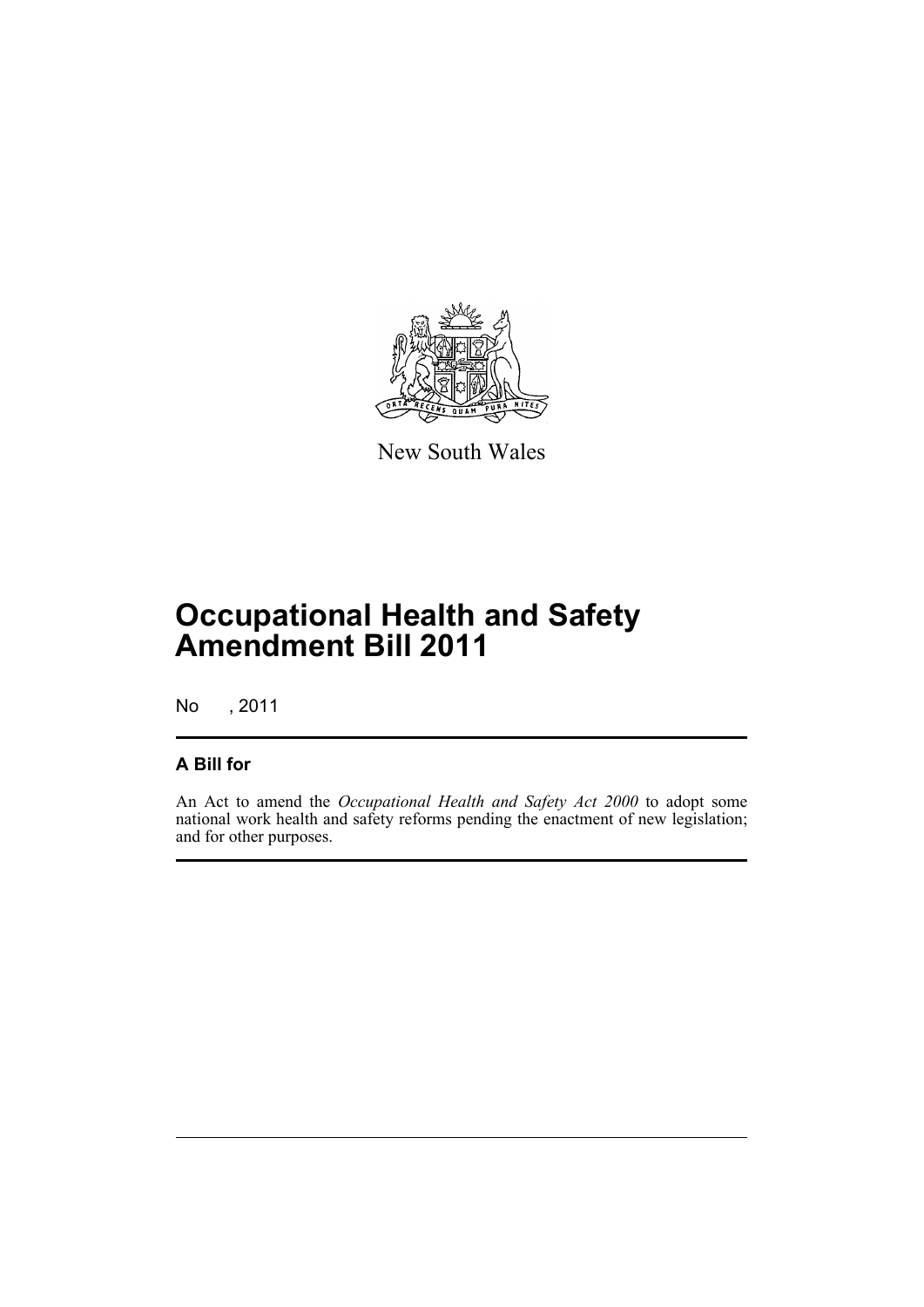<span id="page-7-1"></span><span id="page-7-0"></span>

| The Legislature of New South Wales enacts:                         |               |  |
|--------------------------------------------------------------------|---------------|--|
| Name of Act                                                        | $\mathcal{P}$ |  |
| This Act is the Occupational Health and Safety Amendment Act 2011. | 3             |  |
| <b>Commencement</b>                                                |               |  |
| This Act commences on the date of assent to this Act.              | 5             |  |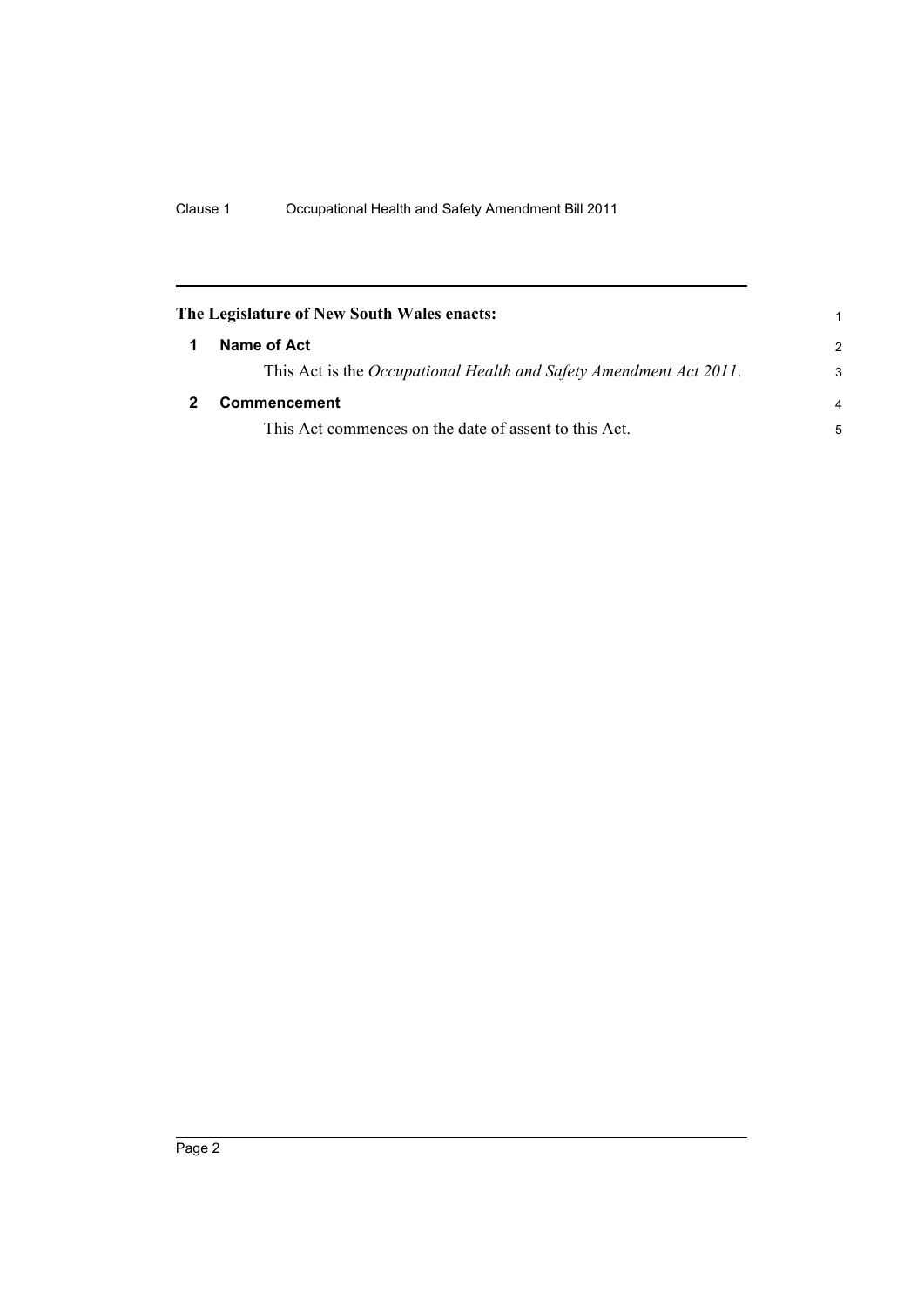Amendment of Occupational Health and Safety Act 2000 No 40 Schedule 1

1

#### <span id="page-8-0"></span>**Schedule 1 Amendment of Occupational Health and Safety Act 2000 No 40**

#### **[1] Section 7A** Insert before section 8: **7A The concept of ensuring health and safety** (1) A duty imposed on a person by this Division (or by any other provision of or made under this Act) to ensure, so far as is reasonably practicable, health and safety requires the person: (a) to eliminate risks to health and safety so far as is reasonably practicable, and (b) if it is not reasonably practicable to eliminate risks to health and safety, to minimise those risks so far as is reasonably practicable. (2) For the purposes of this Division (or of any such other provision), in determining what is (or was at a particular time) reasonably practicable in relation to ensuring health and safety, all relevant matters are to be taken into account and weighed up, including: (a) the likelihood of the hazard or the risk concerned occurring, and (b) the degree of harm that might result from the hazard or the risk, and (c) what the person concerned knows, or ought reasonably to know, about: (i) the hazard or the risk, and (ii) ways of eliminating or minimising the risk, and (d) the availability and suitability of ways to eliminate or minimise the risk, and (e) after assessing the extent of the risk and the available ways of eliminating or minimising the risk, the cost associated with available ways of eliminating or minimising the risk. including whether the cost is grossly disproportionate to the risk. **[2] Section 8 Duties of employers** Insert ", so far as is reasonably practicable," after "must" wherever occurring in section  $8(1)$  and  $(2)$ .  $\mathfrak{p}$ 3 4 5 6 7 8 **9** 10 11 12 13 14 15 16 17 18 19  $20$ 21  $22$ 23 24 25 26 27 28 29 30 31 32 33 34 35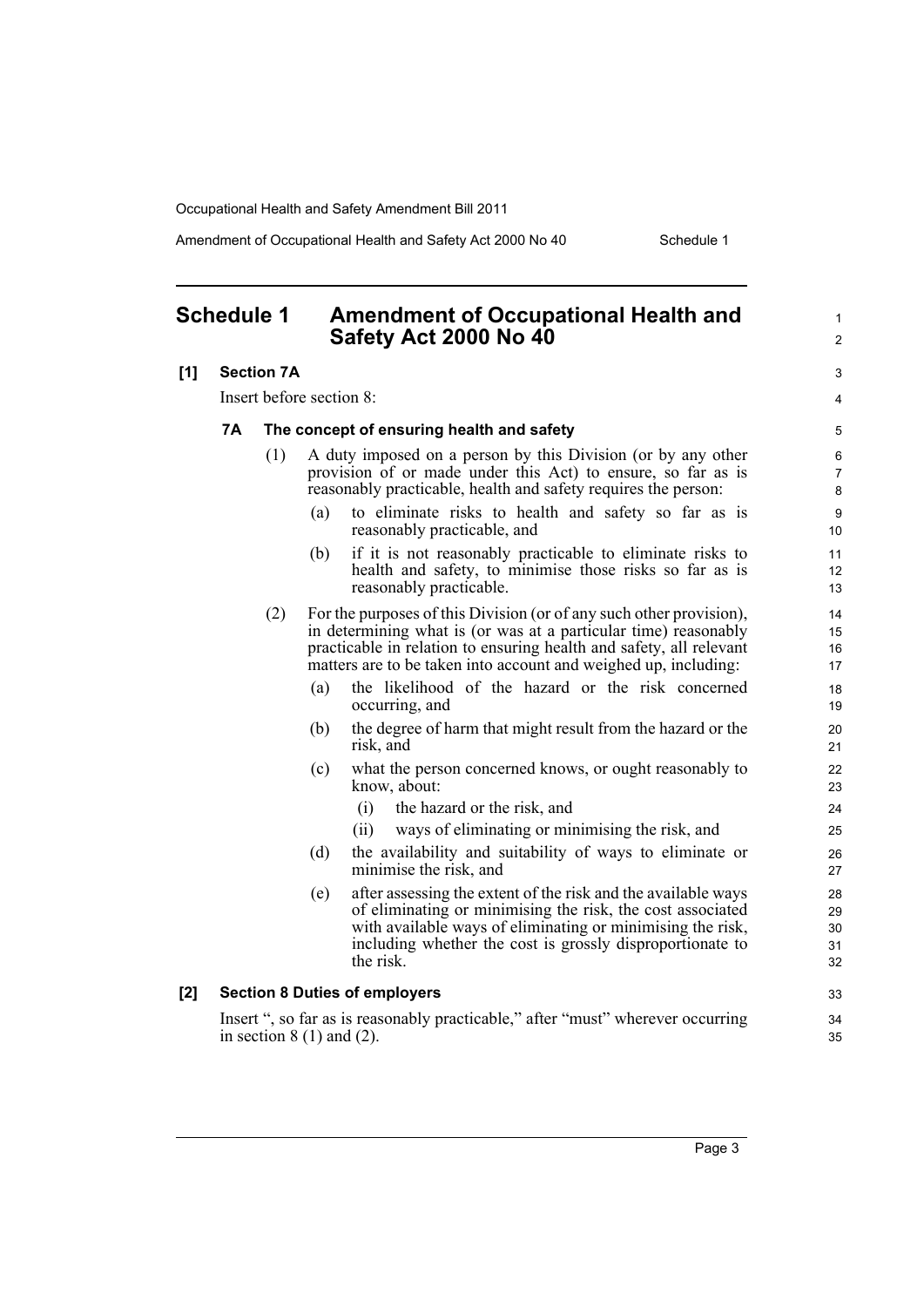Schedule 1 Amendment of Occupational Health and Safety Act 2000 No 40

| $[3]$ |                                   | Section 8 (1)   |                                                                                                                                                  | $\mathbf{1}$        |
|-------|-----------------------------------|-----------------|--------------------------------------------------------------------------------------------------------------------------------------------------|---------------------|
|       |                                   |                 | Insert ", so far as is reasonably practicable" after "the following".                                                                            | $\overline{2}$      |
| [4]   |                                   | Section 8, note |                                                                                                                                                  | 3                   |
|       |                                   |                 | Omit the note. Insert instead:                                                                                                                   | $\overline{4}$      |
|       |                                   |                 | Note. See section 12 for the penalty for an offence against this section                                                                         | $\mathbf 5$         |
|       |                                   |                 | and other provisions of this Division. Division 4 makes ancillary provision<br>with respect to those offences, including section 26 (Officers of | 6<br>$\overline{7}$ |
|       |                                   |                 | corporations required to exercise due diligence).                                                                                                | 8                   |
|       |                                   |                 | See also Division 2 for duty of employer to consult employees.                                                                                   | 9                   |
| [5]   |                                   |                 | Section 9 Duties of self-employed persons                                                                                                        | 10                  |
|       |                                   |                 | Insert ", so far as is reasonably practicable," after "must".                                                                                    | 11                  |
| [6]   |                                   |                 | Section 10 Duties of controllers of work premises, plant or substances                                                                           | 12                  |
|       |                                   |                 | Insert ", so far as is reasonably practicable," after "must" wherever occurring                                                                  | 13                  |
|       |                                   |                 | in section 10 $(1)$ and $(2)$ .                                                                                                                  | 14                  |
| [7]   |                                   |                 | Section 11 Duties of designers, manufacturers and suppliers of plant                                                                             | 15                  |
|       |                                   |                 | and substances for use at work                                                                                                                   | 16                  |
|       |                                   |                 | Insert ", so far as is reasonably practicable" after "must" in section 11 (1).                                                                   | 17                  |
| [8]   |                                   |                 | <b>Section 20 Duties of employees</b>                                                                                                            | 18                  |
|       |                                   |                 | Insert "reasonably" before "necessary" in section 20 (2).                                                                                        | 19                  |
| [9]   | <b>Section 26</b>                 |                 |                                                                                                                                                  | 20                  |
|       | Omit the section. Insert instead: |                 |                                                                                                                                                  | 21                  |
|       | 26                                |                 | Officers of corporations required to exercise due diligence                                                                                      | 22                  |
|       |                                   | (1)             | If a corporation has a duty or obligation under a relevant                                                                                       | 23                  |
|       |                                   |                 | provision, an officer of the corporation must exercise due                                                                                       | 24                  |
|       |                                   |                 | diligence to ensure that the corporation complies with that duty                                                                                 | 25                  |
|       |                                   |                 | or obligation.                                                                                                                                   | 26                  |
|       |                                   |                 | Maximum penalty: the same maximum penalty that is applicable<br>to a failure by an individual to comply with the duty or obligation.             | 27<br>28            |
|       |                                   | (2)             | The following provisions are <i>relevant provisions</i> for the                                                                                  | 29                  |
|       |                                   |                 | purposes of this section:                                                                                                                        | 30                  |
|       |                                   |                 | Division 1 (General duties) of Part 2 (Duties relating to<br>(a)<br>health, safety and welfare at work),                                         | 31<br>32            |
|       |                                   |                 | Division 2 (Duty to consult) of Part 2,<br>(b)                                                                                                   | 33                  |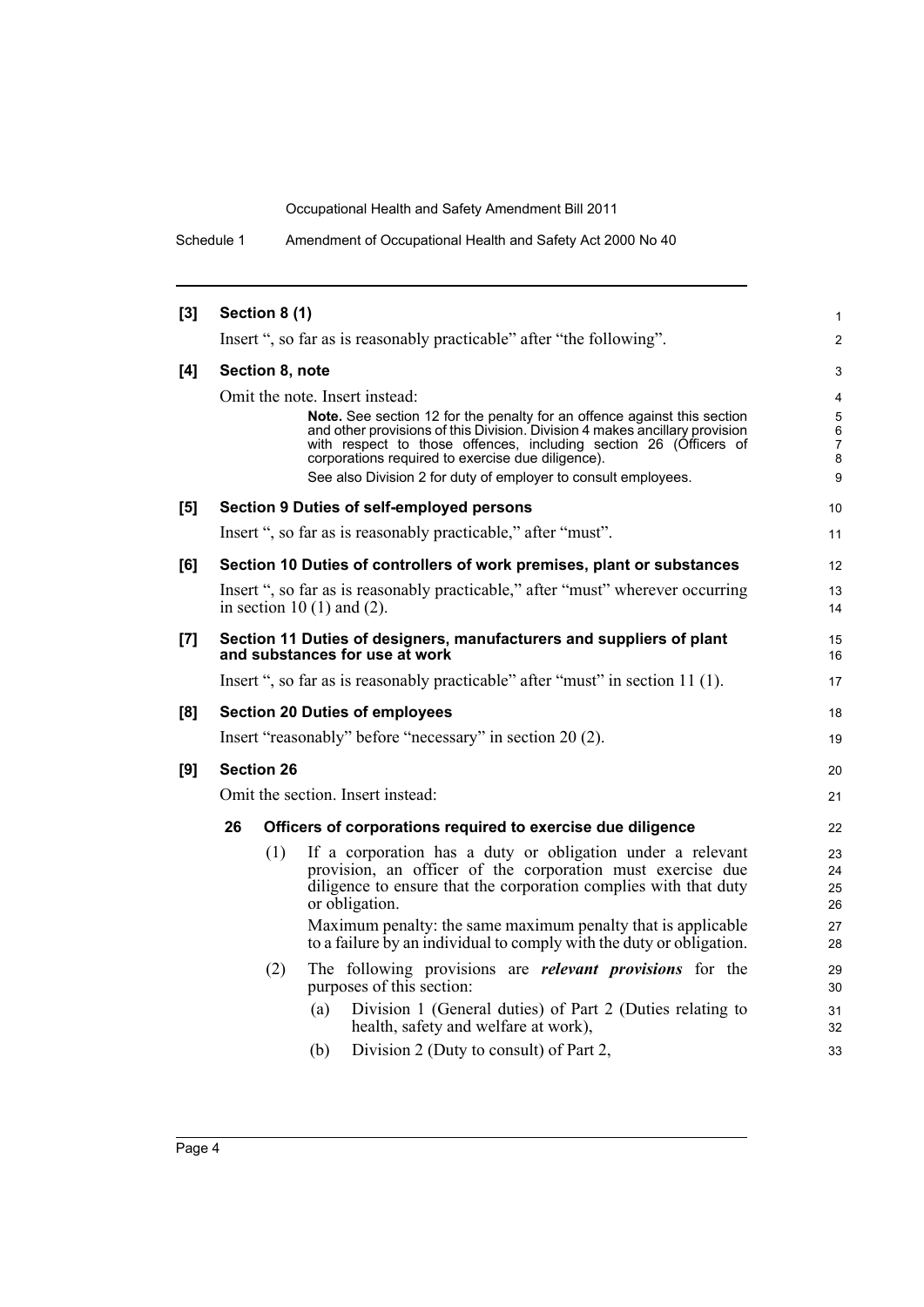|     | (c)                                                                                                                                                                                                                                | Division 4 (Incidents at places of work) of Part 5<br>(Investigations),                                                                                                                                                                                                              | 1<br>2                     |  |
|-----|------------------------------------------------------------------------------------------------------------------------------------------------------------------------------------------------------------------------------------|--------------------------------------------------------------------------------------------------------------------------------------------------------------------------------------------------------------------------------------------------------------------------------------|----------------------------|--|
|     | (d)                                                                                                                                                                                                                                | any provision of the regulations that is stated to be a<br>relevant provision for the purposes of this section.                                                                                                                                                                      | 3<br>4                     |  |
| (3) |                                                                                                                                                                                                                                    | In this section, due diligence includes taking reasonable steps:                                                                                                                                                                                                                     | 5                          |  |
|     | (a)                                                                                                                                                                                                                                | to acquire and keep up-to-date knowledge of occupational<br>health and safety matters, and                                                                                                                                                                                           |                            |  |
|     | (b)                                                                                                                                                                                                                                | to gain an understanding of the nature of the operations of<br>the trade, business or other undertaking of the corporation<br>and generally of the hazards and risks associated with<br>those operations, and                                                                        | 8<br>9<br>10<br>11         |  |
|     | (c)                                                                                                                                                                                                                                | to ensure that the corporation has available for use, and<br>uses, appropriate resources and processes to eliminate or<br>minimise risks to health and safety from work carried out<br>as part of the conduct of the trade, business or other<br>undertaking of the corporation, and | 12<br>13<br>14<br>15<br>16 |  |
|     | (d)                                                                                                                                                                                                                                | to ensure that the corporation has appropriate processes for<br>receiving and considering information regarding incidents,<br>hazards and risks and responding in a timely way to that<br>information, and                                                                           | 17<br>18<br>19<br>20       |  |
|     | (e)                                                                                                                                                                                                                                | to ensure that the corporation has, and implements,<br>processes for complying with any duty or obligation of the<br>corporation under the relevant provisions of this Act, and                                                                                                      | 21<br>22<br>23             |  |
|     |                                                                                                                                                                                                                                    | Example. For the purposes of paragraph (e), the duties or<br>obligations of a corporation under the relevant provisions of this<br>Act may include:                                                                                                                                  | 24<br>25<br>26             |  |
|     |                                                                                                                                                                                                                                    | giving notice of notifiable incidents,<br>$\bullet$<br>consulting with employees,<br>$\bullet$                                                                                                                                                                                       | 27<br>28                   |  |
|     |                                                                                                                                                                                                                                    | complying with notices issued under this Act.<br>$\bullet$                                                                                                                                                                                                                           | 29                         |  |
|     |                                                                                                                                                                                                                                    | providing training and instruction to employees about<br>$\bullet$<br>occupational health and safety,                                                                                                                                                                                | 30<br>31                   |  |
|     |                                                                                                                                                                                                                                    | ensuring that OHS representatives<br>undertake<br>any<br>required course of training.                                                                                                                                                                                                | 32<br>33                   |  |
|     | (f)                                                                                                                                                                                                                                | to verify the provision and use of the resources and<br>processes referred to in paragraphs (c)–(e).                                                                                                                                                                                 | 34<br>35                   |  |
| (4) | A person may be proceeded against and convicted of an offence<br>under subsection $(1)$ whether or not the corporation has been<br>proceeded against or has been convicted of an offence in relation<br>to the duty or obligation. |                                                                                                                                                                                                                                                                                      |                            |  |
| (5) |                                                                                                                                                                                                                                    | An officer of a corporation who is a volunteer is not liable to be.<br>prosecuted under this section for anything done or omitted to be                                                                                                                                              | 40<br>41                   |  |

done by the person as a volunteer.

42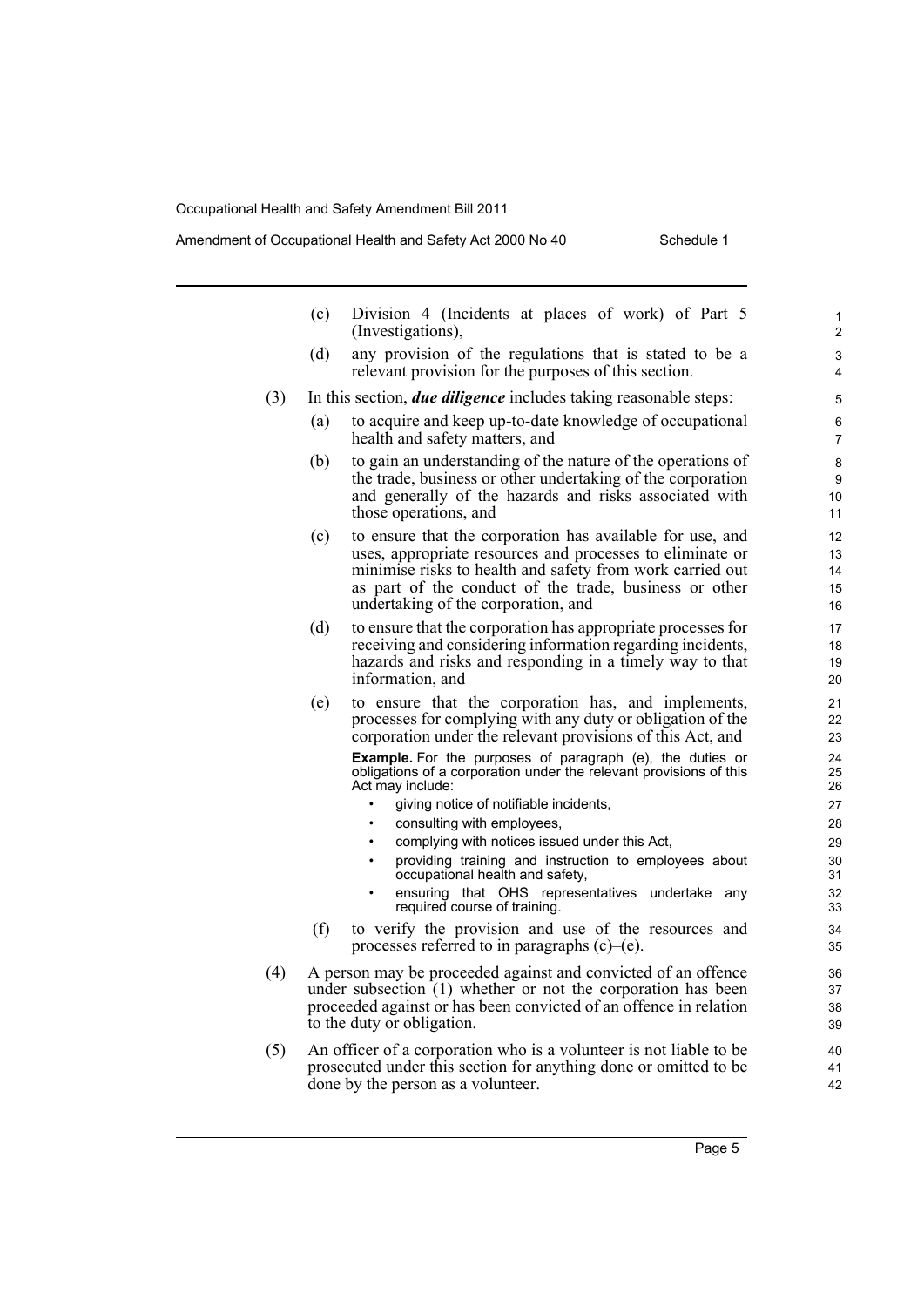|        | (6)                       | This section does not affect any liability imposed on a<br>corporation for a failure to comply with the duty or obligation<br>concerned.                                                                                                                                        | 1<br>$\overline{c}$<br>3       |
|--------|---------------------------|---------------------------------------------------------------------------------------------------------------------------------------------------------------------------------------------------------------------------------------------------------------------------------|--------------------------------|
|        | (7)                       | In this section:                                                                                                                                                                                                                                                                | 4                              |
|        |                           | <i>corporation</i> means any body corporate (including a body<br>corporate representing the Crown).                                                                                                                                                                             | 5<br>6                         |
|        |                           | <i>officer</i> means an officer within the meaning of section 9 of the<br>Corporations Act 2001 of the Commonwealth, but does not<br>include a Minister of the Crown acting in that capacity, an elected<br>member of a local authority acting in that capacity or a partner in | $\overline{7}$<br>8<br>9<br>10 |
|        |                           | a partnership.                                                                                                                                                                                                                                                                  | 11                             |
|        |                           | <i>volunteer</i> has the same meaning as in section 60 of the <i>Civil</i><br>Liability Act 2002.                                                                                                                                                                               | 12<br>13                       |
|        |                           | Note. That section provides that a volunteer is a person who does<br>community work on a voluntary basis.                                                                                                                                                                       | 14<br>15                       |
| $[10]$ | <b>Section 28 Defence</b> |                                                                                                                                                                                                                                                                                 |                                |
|        | Omit the section.         |                                                                                                                                                                                                                                                                                 | 17                             |
| $[11]$ | with OHS duties           | Section 32A Reckless conduct causing death at workplace by person                                                                                                                                                                                                               | 18<br>19                       |
|        |                           | Omit the note to section 32A (3).                                                                                                                                                                                                                                               | 20                             |
| $[12]$ | Section 32A (6)           |                                                                                                                                                                                                                                                                                 | 21                             |
|        | Omit the subsection.      |                                                                                                                                                                                                                                                                                 | 22                             |
| $[13]$ |                           | Section 90 Offence: failure to comply with investigation notice                                                                                                                                                                                                                 | 23                             |
|        | "must".                   | Insert "(unless the occupier has a reasonable excuse for not doing so)" after                                                                                                                                                                                                   | 24<br>25                       |
| $[14]$ |                           | <b>Section 106 Authority to prosecute</b>                                                                                                                                                                                                                                       | 26                             |
|        |                           | Omit section $106(1)(c)$ and (d). Insert instead:                                                                                                                                                                                                                               | 27                             |
|        |                           | (c)<br>by an inspector.                                                                                                                                                                                                                                                         | 28                             |
| $[15]$ |                           | Schedule 3 Savings, transitional and other provisions                                                                                                                                                                                                                           | 29                             |
|        |                           | Insert at the end of clause $1(1)$ :                                                                                                                                                                                                                                            | 30                             |
|        |                           | Occupational Health and Safety Amendment Act 2011                                                                                                                                                                                                                               | 31                             |
|        |                           |                                                                                                                                                                                                                                                                                 |                                |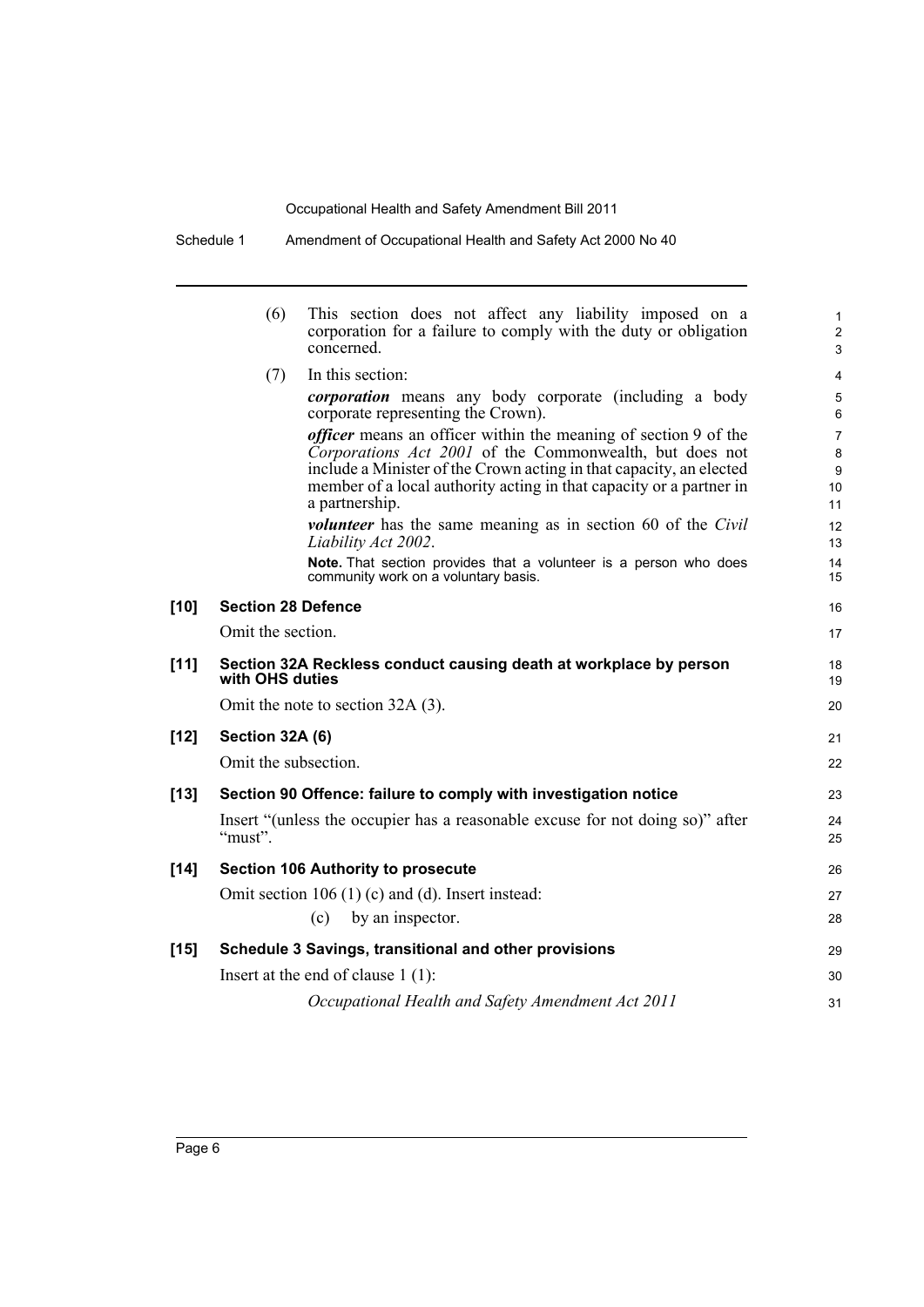#### Amendment of Occupational Health and Safety Act 2000 No 40 Schedule 1

| $[16]$ |        |     | Schedule 3, Part 7<br>Insert at the end of the Schedule:                                                                                                                                                                                                                                                                                                                                                                                         | $\mathbf{1}$<br>2                      |
|--------|--------|-----|--------------------------------------------------------------------------------------------------------------------------------------------------------------------------------------------------------------------------------------------------------------------------------------------------------------------------------------------------------------------------------------------------------------------------------------------------|----------------------------------------|
|        | Part 7 |     | Provisions consequent on enactment of<br><b>Occupational Health and Safety</b><br><b>Amendment Act 2011</b>                                                                                                                                                                                                                                                                                                                                      | 3<br>4<br>5                            |
|        | 24     |     | <b>Definition and application</b>                                                                                                                                                                                                                                                                                                                                                                                                                | 6                                      |
|        |        | (1) | In this Part:                                                                                                                                                                                                                                                                                                                                                                                                                                    | 7                                      |
|        |        |     | amending Act means the Occupational Health and Safety<br>Amendment Act 2011.                                                                                                                                                                                                                                                                                                                                                                     | 8<br>9                                 |
|        |        | (2) | This Part has effect subject to the regulations under Part 1.                                                                                                                                                                                                                                                                                                                                                                                    | 10                                     |
|        | 25     |     | Offence by corporation-liability of directors and managers                                                                                                                                                                                                                                                                                                                                                                                       | 11                                     |
|        |        |     | Section 26 (as substituted by the amending Act) applies only in<br>respect of acts and omissions occurring on or after the date of<br>assent to the amending Act, and that section (as in force<br>immediately before its substitution by the amending Act)<br>continues to apply in respect of any contravention of this Act or<br>the regulations that is alleged to have occurred before the date of<br>assent to the amending Act.           | 12<br>13<br>14<br>15<br>16<br>17<br>18 |
|        | 26     |     | <b>Qualified general duties amendments</b>                                                                                                                                                                                                                                                                                                                                                                                                       | 19                                     |
|        |        | (1) | The qualified general duties amendments made by the amending<br>Act apply only in respect of acts and omissions occurring on or<br>after the date of assent to the amending Act.                                                                                                                                                                                                                                                                 | 20<br>21<br>22                         |
|        |        | (2) | The <i>qualified</i> general duties amendments are all of the<br>amendments made by the amending Act except the following<br>amendments:<br>the substitution of section 26,<br>(a)                                                                                                                                                                                                                                                               | 23<br>24<br>25<br>26                   |
|        |        |     | the amendments of sections 32A and 106 and Schedule 3.<br>(b)                                                                                                                                                                                                                                                                                                                                                                                    | 27                                     |
|        | 27     |     | Proceedings instituted by union                                                                                                                                                                                                                                                                                                                                                                                                                  | 28                                     |
|        |        | (1) | The repeal of section 106 (1) (d) by the amending Act does not<br>affect the validity of any proceedings for an offence against this<br>Act or the regulations instituted by the secretary of an industrial<br>organisation of employees before the date of the introduction into<br>Parliament of the Bill for the amending Act. Those proceedings<br>may be continued by the secretary of that industrial organisation<br>despite that repeal. | 29<br>30<br>31<br>32<br>33<br>34<br>35 |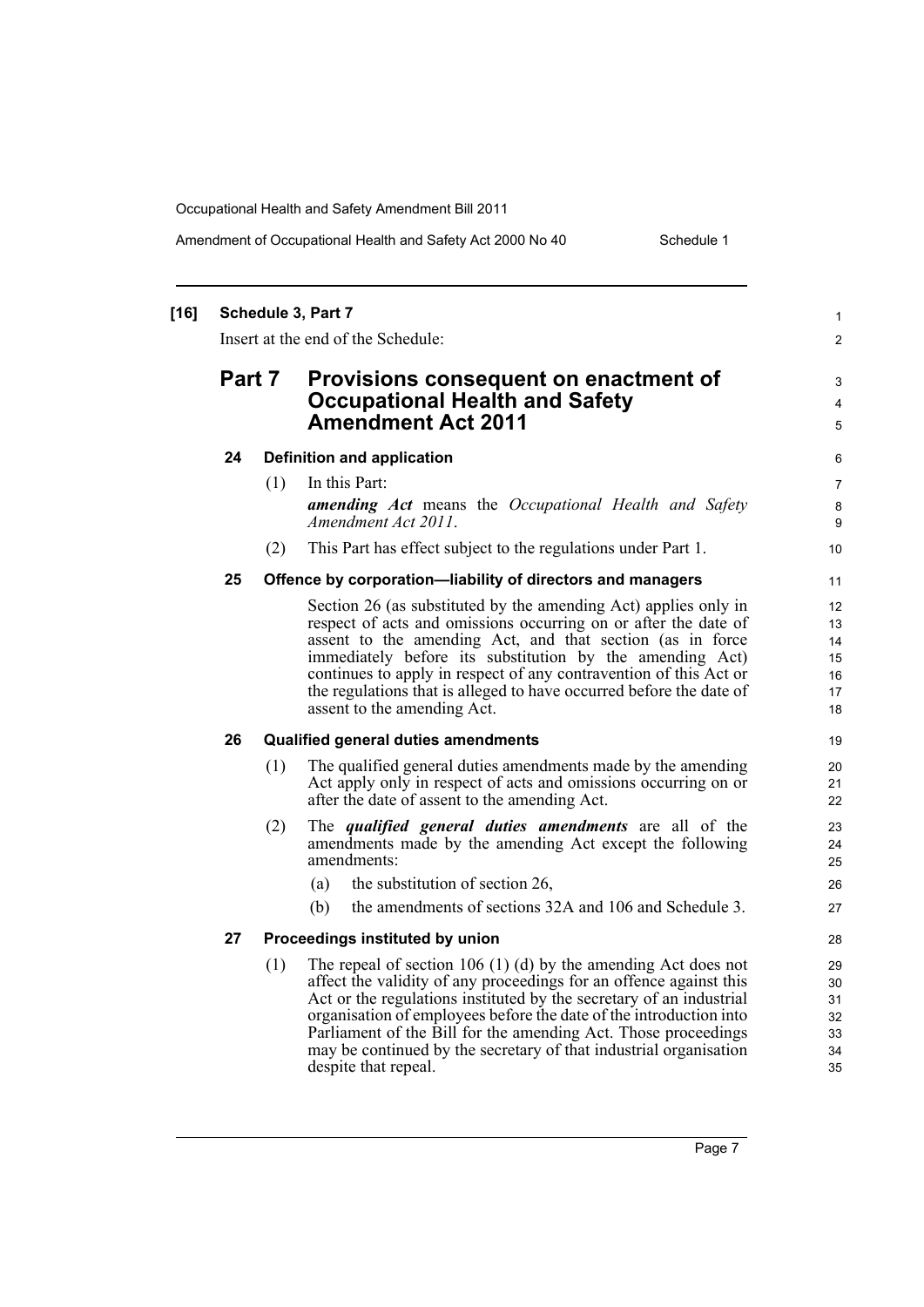Schedule 1 Amendment of Occupational Health and Safety Act 2000 No 40

(2) Proceedings for an offence against this Act or the regulations instituted by the secretary of an industrial organisation of employees on or after the date of the introduction into Parliament of the Bill for the amending Act and before the commencement of the amending Act (and pending on that commencement) are terminated.